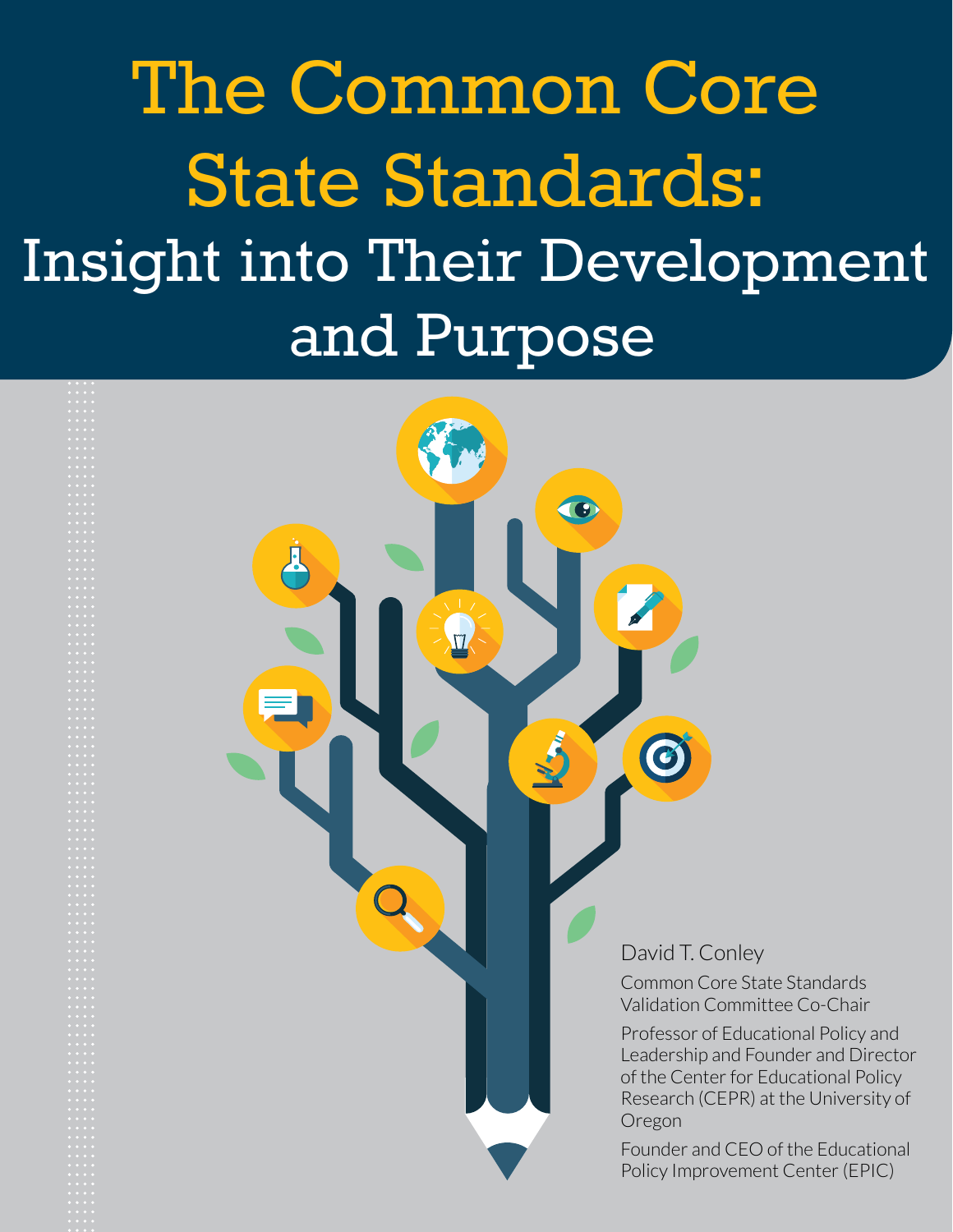

This publication provides a clear, concise, and accurate summary of the following:

- the rationale for the standards
- an overview of how they were developed
- a summary of the research base supporting them
- some of the evidence that the Common Core State Standards will prepare students for college and careers
- insight into the changes in teaching and learning that are likely to occur as the standards are implemented
- how to use the standards

These represent some of the most important issues on the minds of teachers, administrators, parents, policymakers, and members of the public at large.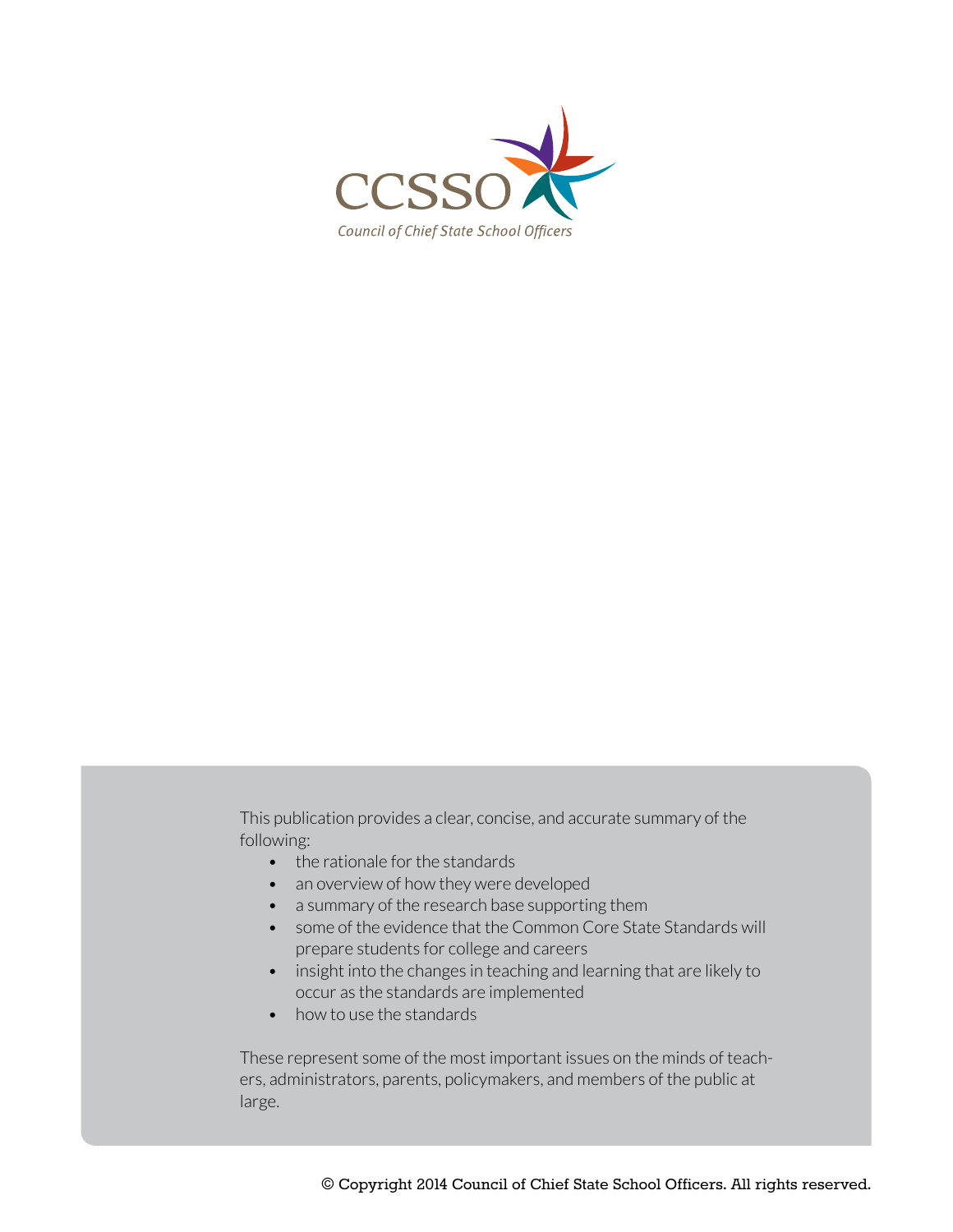# The Common Core State Standards: Insight into their development and purpose

hy Common Standards? W

Educational standards are not new. Every state has had gradelevel educational standards for at least a decade, and most for much longer than that. Standards help ensure that students in every school will acquire the knowledge and skills critical to success in



in their local community without high levels of education. The situation is much different today. Local economies in many parts of the country have seen radical transformation. Few jobs provide careerlong security. To retain their jobs, workers need to acquire new, more complex skills. An educational system

college, career, and life. Standards help guide local school boards as they make critical decisions about curriculum, textbooks, teachers, course offerings, and other aspects of district instructional programs. While standards provide a framework, they do not require a certain curriculum or specific teaching methods. Those decisions are left up to educators.

In the past, vast differences in educational expectations existed across states. A 2010 study by the American Institutes of Research documented a huge expectations gap, with some states expecting their students to accomplish far more in school than other states with much lower standards $1$ . In essence, what a fourth grader was expected to know in math could vary dramatically depending on the state in which she lived. Until recently, this patchwork of high and low standards that varied from state to state had few consequences, in part because formal education was not as important to all students, many of whom were able to obtain stable, well-paying employment

that is based on the assumption that people will live in one community doing one job their whole lives is no longer realistic. Neither is one that enables students in some parts of the country to be lifelong learners while leaving many others with minimal knowledge and skills.

The Common Core State Standards are a response to the new realities of the US economy. The role of the new common standards is to ensure that all students are able to be successful in an economy and society that is changing at a remarkable pace and that will continue to do so throughout their lifetimes. Several statistics show that this need to better prepare students for college is an urgent one. ACT annually publishes a report on the number of students taking its test who meet its college readiness benchmarks. In 2013, 54 percent of all high school graduates took the ACT, and only 26 percent of test-takers reached the college readiness level in all four areas tested (English, reading, mathematics,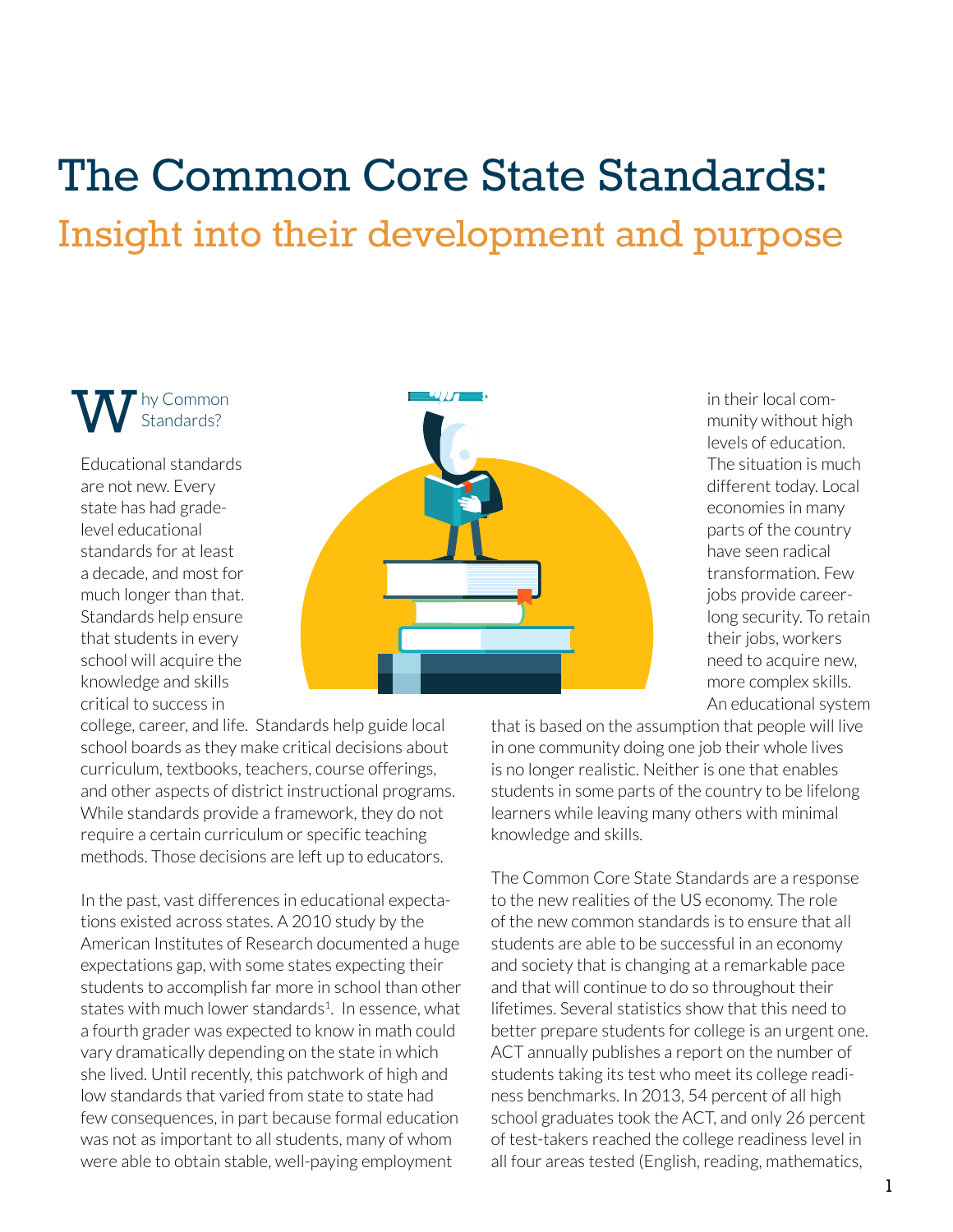and science).[2](#page-9-0) The Institute for Education Sciences reported that 20 percent of students in 2007-2008 indicated that they took remedial courses in college.<sup>[3](#page-9-1)</sup> The rate was even higher for two-year institutions and open-enrollment colleges. According to data from 33 states, more than 50 percent of students entering two-year colleges and almost 20 percent of students entering four-year colleges are placed into remedial courses<sup>4</sup>, which are estimated to cost more than \$3 billion annually.<sup>5</sup>

The Common Core State Standards allow educators to share a common language about what they want students to learn, and they enable development of high-quality materials that address the standards. They build upon previous experience with standards, both in the US and abroad, to create a focused, challenging, appropriate set of learning expectations that educators can interpret and implement locally through the curriculum, programs, and teaching methods they decide are best suited to their students.

They help educators create *consistency* of expectations, *clarity* of learning targets, and *economies of scale* in the production of instructional materials carefully crafted to support student success. Above all, the new standards aim to hold all students to the same high expectations for college and career readiness. While the standards do represent a challenge, they are based on expectations that students in the US and elsewhere have proven capable of meeting. Achieving them will require changes in educational practice, examples of which are discussed later.

#### How They Were Developed

With this backdrop of students' lack of preparedness for college and careers, governors and chief state school officers began talking about the need for a common set of high standards. In November 2007, state education chiefs met in Columbus, Ohio to discuss the opportunity to collaborate on a single set of world-class K-12 standards benchmarked to college- and career-readiness. The following year, CCSSO, NGA, and Achieve - a group established by governors and business leaders in 1996 - released an influential report [Benchmarking](http://www.edweek.org/media/benchmakring for success dec 2008 final.pdf) for Success: [Ensuring U.S. Students Receive a World-Class](http://www.edweek.org/media/benchmakring for success dec 2008 final.pdf)  [Education](http://www.edweek.org/media/benchmakring for success dec 2008 final.pdf). The report, guided by an advisory group that included governors, state education chiefs, and leading education researchers, recommended states "upgrade state standards by adopting a common core of internationally benchmarked standards in math and language arts for grades K-12 to ensure that students are equipped with the necessary knowledge and skills to be globally competitive." Following the recommendations of the report, in April 2009 NGA and CCSSO convened governors' education policy advisors and chief state school officers in Chicago to discuss creation of the Common Core State Standards Initiative. As a result, NGA and CCSSO invited states to commit to a process to develop common standards in English language arts/literacy and mathematics. Based on the interest from states, work to develop the standards commenced. By June 2009, governors and chief state school officers from 49 states and territories were participating in a state-led process to develop com-

 The Common Core State Standards allow educators to share a common language about what they want students to learn, and they enable development of high-quality materials that address the standards.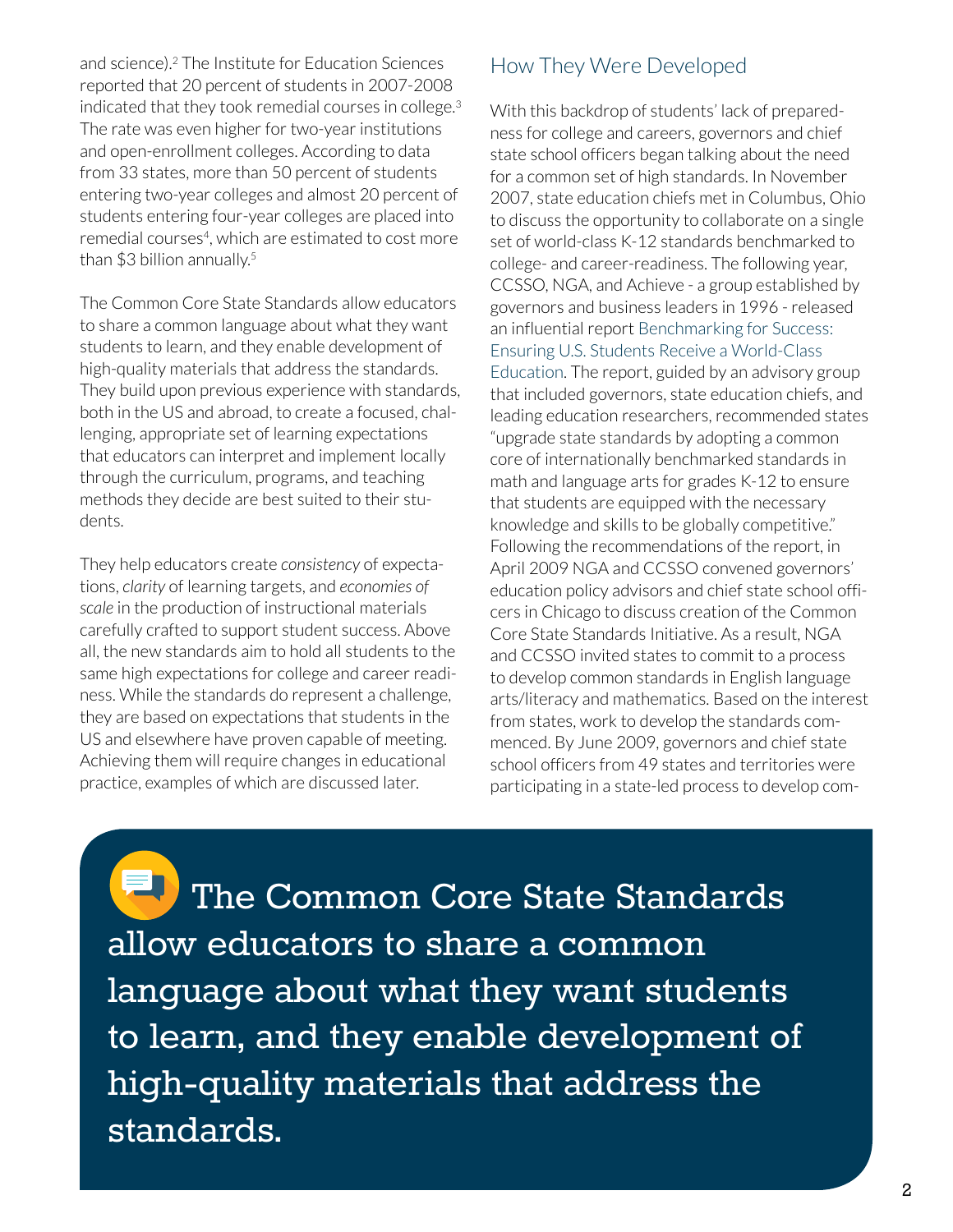mon standards for English language arts/literacy and mathematics. By September, the finally tally included 51 states and territories.

Development of the new standards was guided with one goal in mind: to prepare students for college and careers. So rather than designing the standards from kindergarten up, they were designed from high school down. To develop the Common Core State Standards,<sup>6</sup> work and feedback groups consisting of teachers, content experts, states, and leading thinkers, drew upon over a decade's worth of evidence describing what it takes to be ready to succeed in college or in career training programs. The list of work and feedback group members can be found [here.](http://www.nga.org/files/live/sites/NGA/files/pdf/2010COMMONCOREK12TEAM.PDF)

In addition, the experience of other countries with high educational expectations helped identify the knowledge and skills that are universally important. The initial drafts of the Common Core State Standards, then, incorporated the combined expertise and experience of states, teachers, education organizations, and other nations that have sought to raise educational expectations and achievement.

These initial drafts of the standards, grounded in research and best practices, were provided to all state education agencies, educators, and the public at large for review, scrutiny and comments. The feedback received from these groups resulted in significant revisions and refinements over multiple drafts. The final version was presented to states in June 2010.

## A Strong Evidence Base

The evidence behind the standards reflects what has been learned about college and career readiness standards over the past decade. In 2003, Standards for Success<sup>7</sup> released the first comprehensive set of college readiness standards based on research conducted at over a dozen universities around the country, all members of the Association of American Universities. The American Diploma Project<sup>8</sup> quickly followed suit with standards that also addressed community college and workplace readiness. Soon after, both ACT<sup>9</sup> and the College Board<sup>10</sup> released their versions of college readiness standards, as did the Texas Higher Education Coordinating Board.<sup>11</sup> All of these documents influenced the Common Core State Standards and helped ensure that they

were derived from standards developed with significant educator input and previously tested and validated in the field.12 Content area standards from prestigious groups such as the National Assessment Governing Board and the National Council of Teachers of Mathematics also served as important references.13 In addition, states considered to have high-quality standards, including Massachusetts and California, were consulted.<sup>14</sup>

International comparisons also helped ensure the standards were set at a high level. For example, the Third International Mathematics and Science Study (TIMSS) yielded detailed profiles of how numerous other countries teach math, which assisted in identifying the most effective sequencing of mathematics topics.15 Additional research conducted on TIMSS data and the results from the Programme for International Student Assessment (PISA) along with observations about high performing nations such as Singapore, Hong Kong, and Korea helped to identify the language skills that are expected in other countries and the types of texts and level of complexity found in those nations.16 The Common Core State Standards bibliography identifies much of the research and many of the reports that contributed to the development of the standards. This information can be located for [Mathematics here](http://www.corestandards.org/assets/CCSSI_Math Standards.pdf) (see pages 91-93) and for [English Language Arts here](http://www.corestandards.org/assets/Appendix_A.pdf).

In addition, the evidence base underlying the Common Core State Standards and the process used to develop them were scrutinized by a specially appointed Validation Committee. The Validation Committee was appointed by a group of governors and chief state school officers in 2009, and the Committee members were chosen based on their experience in the development or implementation of national or international standards in education or their demonstrated record of exceptional or unique expertise in English language arts, mathematics, or a related field, such as special education, English language learners, assessments, teaching, or curriculum development.

After five months of review by the Validation Committee that included group meetings and individual critiques and comments, the Committee voted overwhelmingly to confirm that the standards met the seven validity criteria established by the Committee. Specifically, the Committee's review process determined that the standards were a valid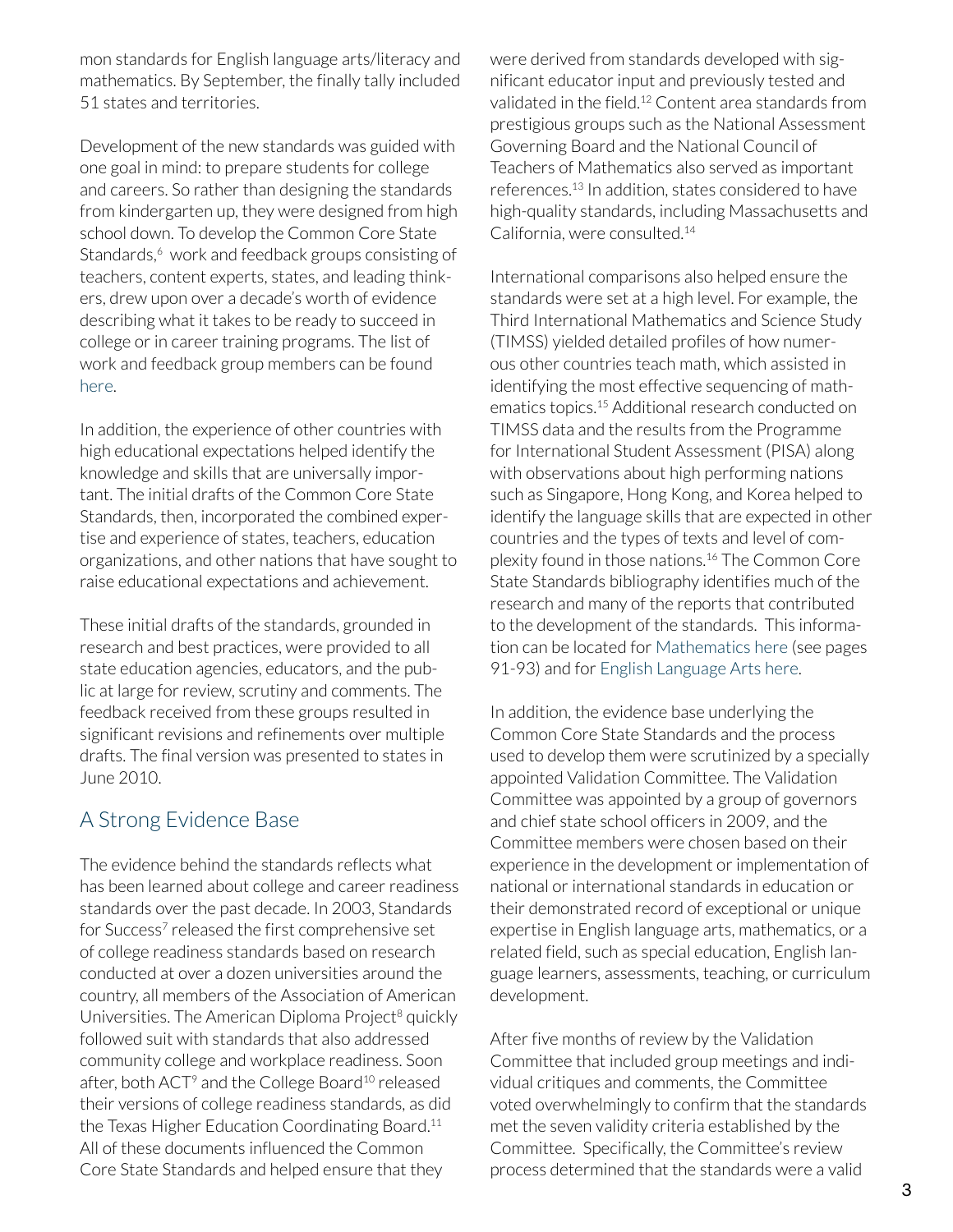representation of the knowledge and skills necessary for students to be college and career ready.<sup>17</sup>

#### Common Core State Standards: Aligned with What Students Need to Succeed

One of the most important goals of the Common Core State Standards is that they provide the knowledge and skills necessary to succeed in college, career, and life. Determining that the standards meet this goal was accomplished by comparing them to the best state standards, examining them in relation to previously developed college and career readiness standards, and having them reviewed by postsecondary instructors who teach entry-level courses.

Almost every state has compared its previous standards to the Common Core State Standards to identify commonalities and differences. National organizations have also undertaken such analyses. The authors of a 2010 study sponsored by the Thomas B. Fordham Foundation concluded that the Common Core State Standards are clearer and more rigorous than the vast majority of previous state standards.<sup>18</sup> A separate study published in 2012 used statistical techniques to conclude that states with standards more like the Common Core math standards had, on average, higher NAEP scores than did states whose standards aligned less with the Common Core.<sup>19</sup>

Two other studies undertaken by the Educational Policy Improvement Center (EPIC) specifically examined the relationship between the Common Core State Standards and college and career readiness. The first study<sup>20</sup> compared the Common Core to five sets of high quality standards. One was Standards for Success, described previously. Two of the five were exemplary state K-12 standards (California and Massachusetts). One was the Texas postsecondary system's college and career readiness standards, and one was the International Baccalaureate, an international organization with a long history of preparing students for the most demanding postsecondary institutions in the world. The study found a high

degree of alignment between the Common Core State Standards and these exemplary standards geared to college and career readiness.

A second EPIC study<sup>21</sup> queried nearly 2,000 instructors from a cross-section of US postsecondary institutions to determine if the Common Core State Standards were applicable and important to entrylevel courses in 25 different subject areas. These included subjects necessary for a baccalaureate degree along with those associated with career preparation. The results of the study indicated that instructors found nearly all of the Common Core State Standards to be applicable and important to the success of students in their courses.

Another study explored the relationship of the Common Core State Standards in mathematics to student achievement internationally.<sup>22</sup> It found a very high degree of similarity between the Common Core mathematics standards and the standards of the highest-achieving nations that participated in the Third International Mathematics and Science Study (TIMSS) in 1995.

Looking at the ELA standards, an Achieve comparison of standards from the high-achieving educational systems in Alberta, Canada and New South Wales, Australia with the Common Core found that, generally, standards across all three systems are comparable in rigor.<sup>23</sup>

These studies help strengthen the conclusion that the Common Core State Standards are clearer and more rigorous than many previous state standards. They also illustrate the observation that the Common Core State Standards do not take education in a new, untested direction, but instead create a framework for focusing teaching and learning on the knowledge and skills that are widely agreed to be most important to post-high school success. While additional efforts to validate, refine, and improve the standards will always be needed and welcomed, the Common Core State Standards start from a position of strength.



Learn more about the Common Core State Standards at <http://www.corestandards.org>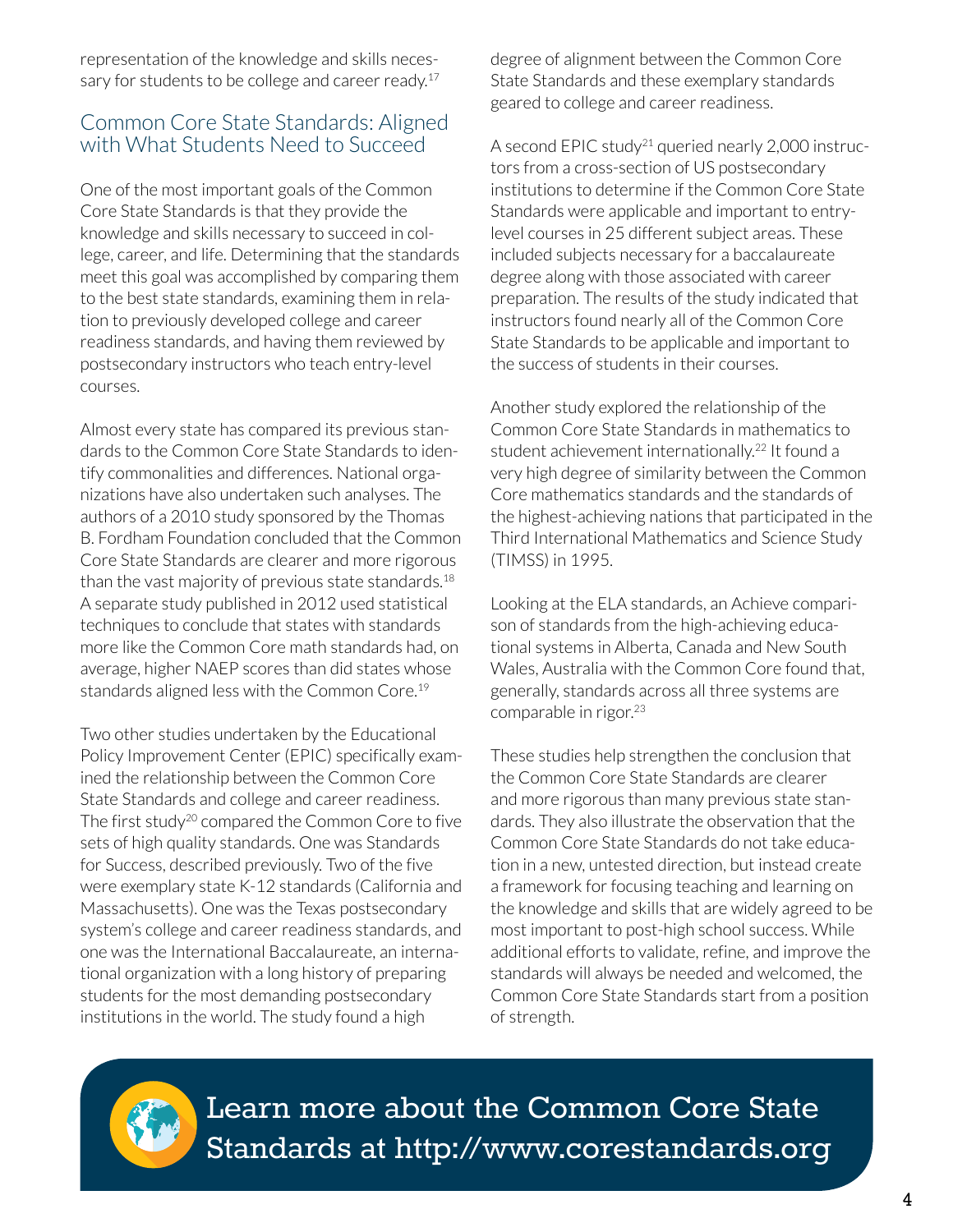### Major Shifts in Teaching Will Need to  $O<sub>CCU</sub>$ <sup>24</sup>

As states and schools implement the Common Core State Standards, teachers will need to adapt to a new set of learning expectations that are clearer, deeper, and often more rigorous than what they were used to. Here are some examples from Student Achievement Partners<sup>25</sup> of important shifts that will support successful implementation of the Common Core State Standards:

#### **Mathematics**

- 1. **Emphasis**: Greater focus on fewer topics. *Focus*: The Common Core State Standards call for a greater focus in mathematics. Rather than racing to cover topics in a mile-wide, inch-deep curriculum, the Standards require significant narrowing and deepening in the way time and energy is spent in the math classroom. The standards focus deeply on the major work of each grade so that students can gain strong foundations: solid conceptual understanding, a high degree of procedural skill and fluency, and the ability to apply the math they know to solve problems inside and outside the math classroom.
- 2. **Coherence**: Linking topics and thinking across grades.

*Thinking across grades*: The Common Core State Standards are designed around coherent progressions from grade to grade. Learning is carefully connected across grades so that students can build new understanding onto foundations built in previous years. Each standard is not a new event, but an extension of previous learning.

*Linking to major topics*: Instead of allowing additional or supporting topics to detract from the focus of the grade, these concepts serve the grade level focus. For example, instead of data



displays as an end in themselves, they are an opportunity to do grade-level word problems.

3. **Rigor**: Pursue conceptual understanding, procedural skills and fluency, and application with equal intensity.

*Conceptual understanding*: The Common Core State Standards call for conceptual understanding of key concepts, such as place value and ratios. Students must be able to access concepts from a number of perspectives so that they are able to see math as more than a set of mnemonics or discrete procedures.

*Procedural skill and fluency*: The Common Core State Standards call for speed and accuracy in calculation. Students are given opportunities to practice core functions such as single-digit multiplication so that they have access to more complex concepts and procedures.

*Application*: The Common Core State Standards Standards call for students to use math flexibly for applications in problem-solving contexts. In content areas outside of math, particularly science, students are given the opportunity to use math to make meaning of and access content.

 The Common Core State Standards are a response to the new realities of the US economy.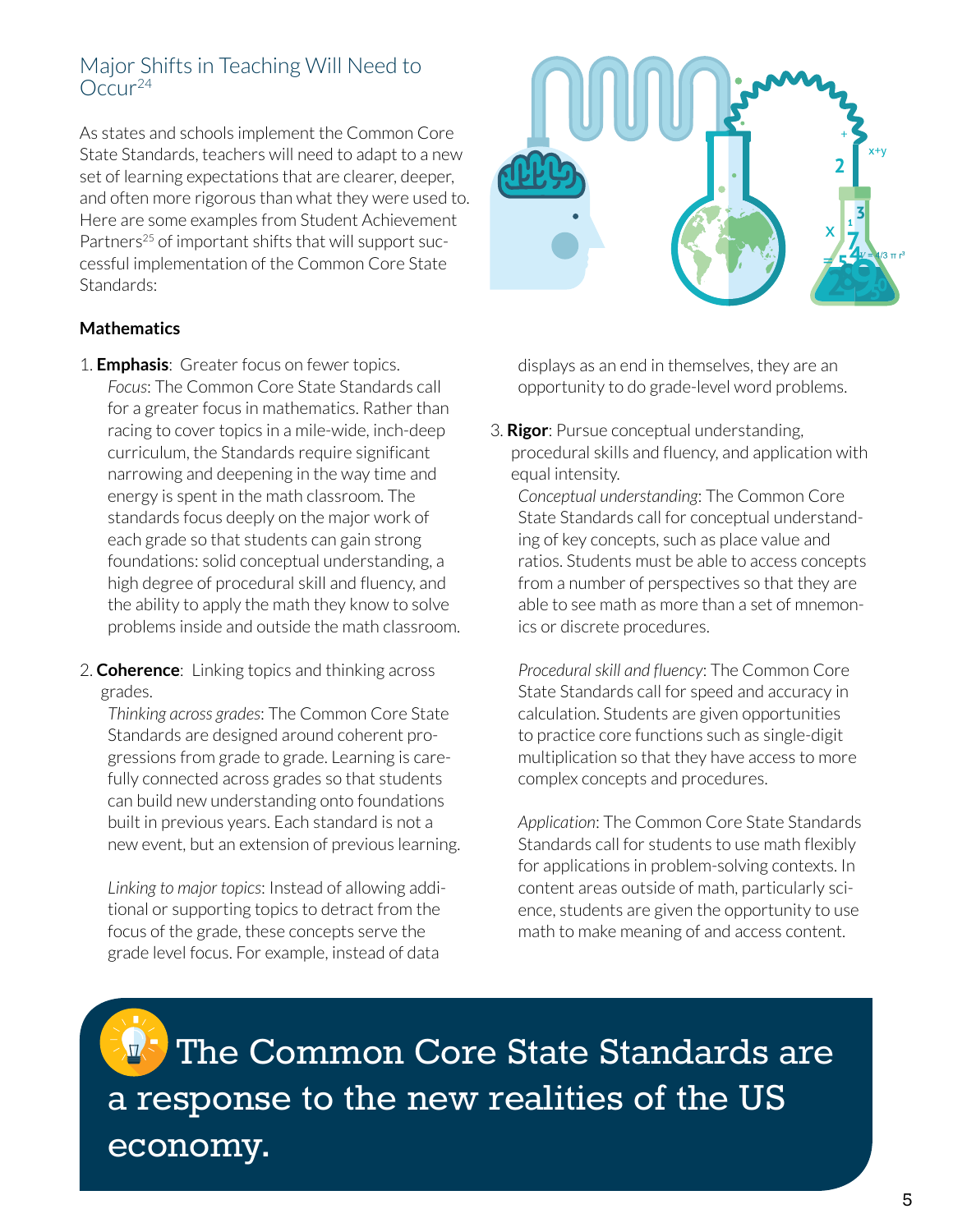#### **English Language Arts/Literacy**

1. Regular practice with complex texts and their academic language

Rather than focusing solely on the skills of reading and writing, the Common Core State Standards highlight the growing complexity of the texts students must read to be ready for the demands of college and careers. The Common Core State Standards build a staircase of text complexity so that all students are ready for the demands of college- and career-level reading no later than the end of high school. Closely related to text complexity—and inextricably connected to reading comprehension—is a focus on academic vocabulary: words that appear in a variety of content areas (such as ignite and commit).

2. Reading, writing and speaking grounded in evidence from texts, both literary and informational

The Common Core State Standards place a premium on students writing to sources, i.e., using evidence from texts to present careful analyses, well-defended claims, and clear information. Rather than asking students questions they can answer solely from their prior knowledge or experience, the Common Core State Standards expect students to answer questions that depend on their having read the text or texts with care. The Common Core State Standards also require the cultivation of narrative writing throughout the grades, and in later grades a command of sequence and detail will be essential for effective argumentative and informational writing.

Likewise, the reading standards focus on students' ability to read carefully and grasp information, arguments, ideas and details based on text evidence. Students should be able to answer a range of text-dependent questions, questions in which the answers require inferences based on careful attention to the text.

3. Building knowledge through content-rich nonfiction

Building knowledge through content rich nonfiction plays an essential role in literacy and in the Common Core State Standards. In K–5, fulfilling the standards requires a balance between informational and literary reading. Informational reading primarily includes content rich nonfiction in history/social studies, science and the arts; the K–5 Standards strongly recommend that students build coherent general knowledge both within each year and across years. In 6–12, ELA classes place much greater attention to a specific category of informational text—literary nonfiction—than has been traditional. In grades 6–12, the Standards for literacy in history/social studies, science and technical subjects ensure that students can independently build knowledge in these disciplines through reading and writing.

To be clear, the Common Core State Standards do require substantial attention to literature throughout K–12, as half of the required work in K–5 and the core of the work of 6–12 ELA teachers.

 While additional efforts to validate, refine, and improve the standards will always be needed and welcomed, the Common Core State Standards start from a position of strength.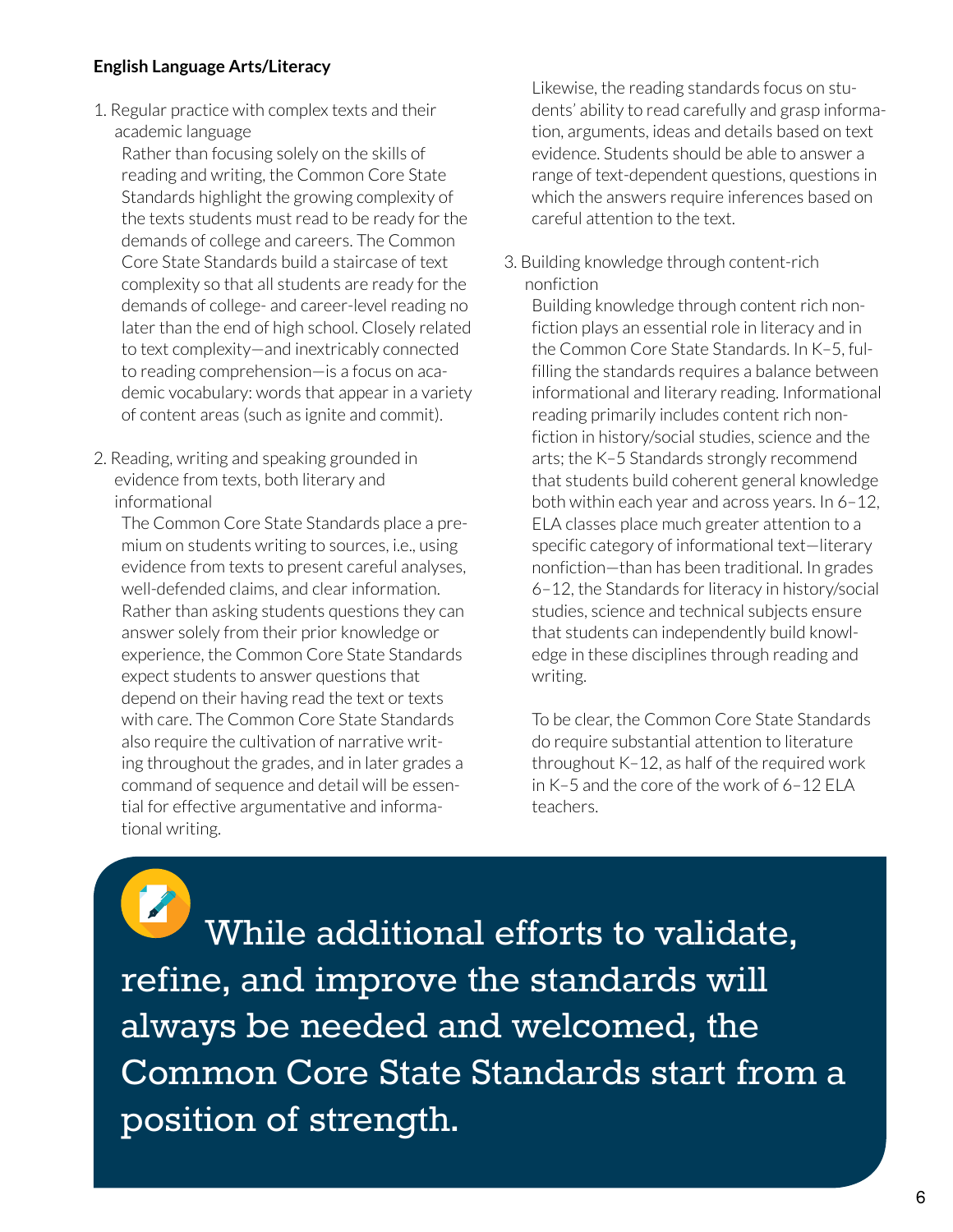#### How Educators Can Be Successful with the Common Core State Standards

Educators who are making the transition from their current standards to the Common Core State Standards will likely do so in several steps. To start, they may want to compare their old standards to the new Common Core State Standards. That analysis lets teachers decide how best to arrange their classroom lessons to align with the new standards.

It may also be beneficial for educators to gauge and understand the cognitive level of the Common Core State Standards by looking at the verbs of the standards and not just the nouns. The verbs indicate the type of thinking in which students will be expected to engage, and knowing them helps teachers see where their instruction is aligned with the thinking skills contained in the Common Core State Standards. For example, the math standards expect students to conjecture, analyze, reason, communicate, and discern. The English standards expect students to integrate, summarize, convey, cite, and interpret. Being familiar with the verbs helps teachers plan lessons that get students to develop new ways of thinking that use and apply the content knowledge contained in the Common Core State Standards.

Knowing where the standards expect more and different thinking from students is important as curriculum developers, teachers, and others begin to translate the standards into practice. This knowledge helps all students achieve the fundamental goal of the Common Core State Standards, which is to develop deeper understanding of a core set of content and skills—and to do so in a way that leads to readiness for college, career, and life. This happens through locally-developed, approved, and implemented curriculum.

Educators may also choose to take advantage of the resources being created to help all students learn the content and develop the thinking skills specified in the Common Core State Standards. The availability of this wealth of materials, strategies, and resources means that each individual educator does not need to work alone to figure out how to get all students to higher levels of achievement. One key advantage is that as educators find solutions to teaching to specific standards or addressing particular challenges, these solutions and strategies can be shared rapidly throughout the teaching profession.

## What's True about the Common Core

A great deal has been written and said about the Common Core State Standards. It is important to know the truth in order to implement them properly and to engage in a thoughtful and reasoned critique of the new standards.26 Several of the most commonly raised questions about the Common Core State Standards are addressed here.

First, the standards were not developed by the federal government. They resulted from a process that was initiated entirely outside of the federal government by the nation's governors and education commissioners. They were subjected to careful and rigorous scrutiny by experts in math and reading, state education department staff, teachers, school district administrators, members of community groups, parents, and many other individuals. Much has been debated about the role of the federal Race to the Top competition in encouraging states to adopt the new standards. This 2010 initiative from the U.S. Department of Education offered states the chance at \$4 billion in grants if they adopted certain education-improvement ideas. The contest afforded a small number of points to states that adopted a set of college and career readiness standards, and many states, but not all, chose to adopt the Common Core State Standards around the time of this competition.27 In a 2010 survey, state education leaders cited educational quality issues more often than Race to Top (RttT) as important factors in their states' decision to adopt the Common Core State Standards.

Second, the Common Core State Standards initiative is separate from the two assessments being developed by states to measure them. The Partnership for Readiness for College and Careers (PARCC) and Smarter Balanced Assessment Consortium (SBAC) are both voluntary groups of states that have banded together to create high quality assessments that are tied to the common standards and that provide meaningful feedback to educators. States can choose to participate or not participate in either of these assessment consortia, and a number have changed allegiances or dropped out altogether. Some states have chosen to remain in a consortium but also to develop their own tests or contract with other vendors to provide tests.

Third, the standards identify what is important for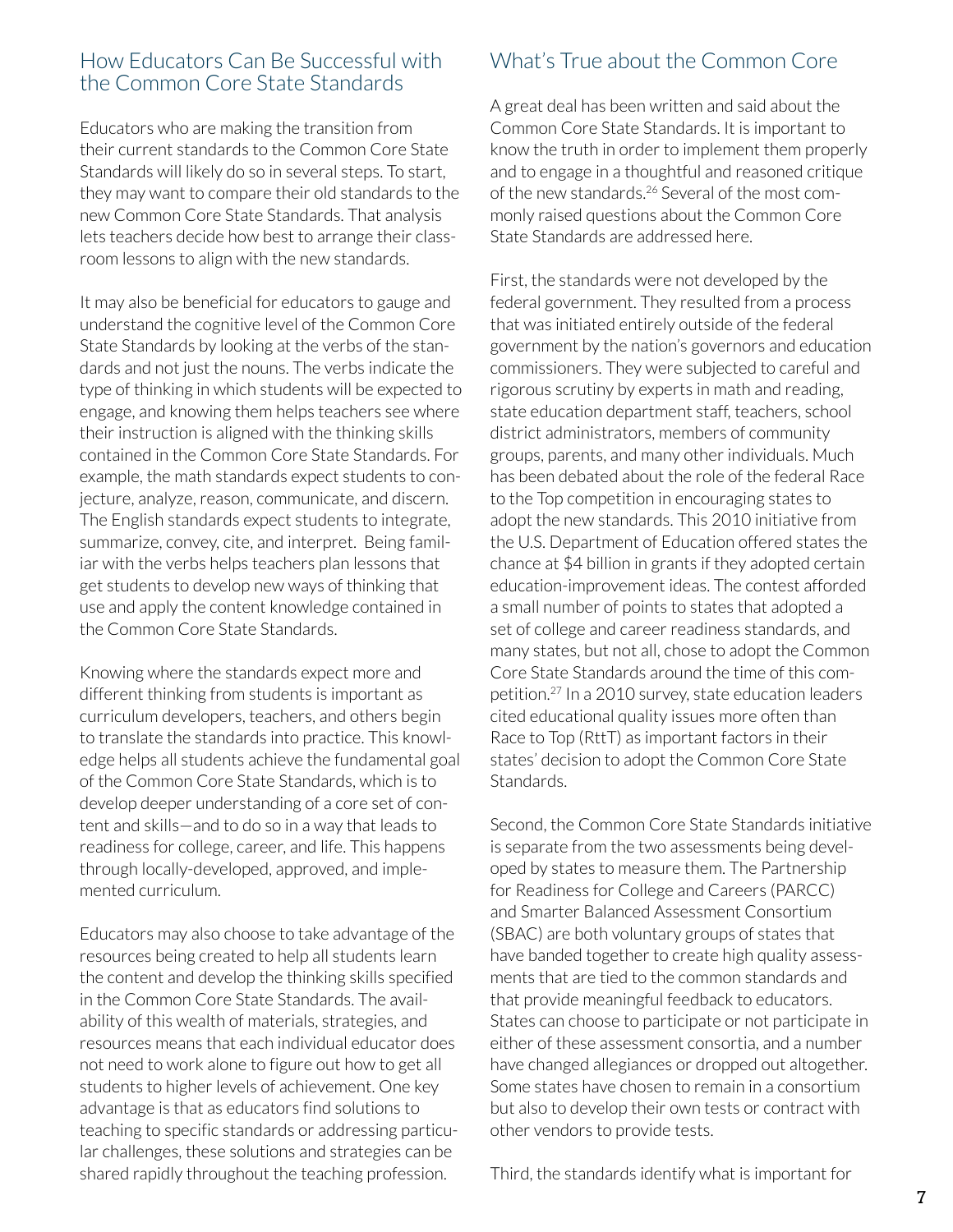students to learn; they do not specify the instructional methods or curriculum that teachers must use. This is not a one-size-fits-all approach. The outcomes students ultimately achieve are varied and include readiness for hundreds of college majors and literally thousands of careers. The Common Core State Standards let teachers choose instructional methods that result in students having these choices available to them when they complete high school.

Fourth, as noted previously, the Common Core State Standards are not such a radical departure that they require educators to start from scratch and redesign all that they do. The Common Core State Standards organize and sequence content in ways that lead toward all students being college and career ready, and they do so by focusing on key content and by setting higher expectations. In this sense, the Common Core State Standards encourage best practices in teaching and learning. Educators build on their current effective methods to implement the Common Core State Standards in ways that make



the most sense for the students in their classroom. Notes

1. Phillips, Gary W. (2010). [International bench](http://www.air.org/sites/default/files/downloads/report/AIR_Int_Benchmarking_State_Ed__Perf_Standards_0.pdf)marking: State education [performance](http://www.air.org/sites/default/files/downloads/report/AIR_Int_Benchmarking_State_Ed__Perf_Standards_0.pdf) standards. Washington, DC: American Institutes of Research.

<span id="page-9-0"></span>2. ACT. (2013). [The condition of college & career](http://www.act.org/research/policymakers/cccr13/pdf/CCCR13-NationalReadinessRpt.pdf)  [readiness](http://www.act.org/research/policymakers/cccr13/pdf/CCCR13-NationalReadinessRpt.pdf) 2013. Iowa City, IA.

<span id="page-9-1"></span>3. Sparks, Dinah, & Malkus, Nat. (2013). [First-year](http://nces.ed.gov/pubs2013/2013013.pdf)  [undergraduate](http://nces.ed.gov/pubs2013/2013013.pdf) remedial coursetaking: 1999–2000, [2003–04,](http://nces.ed.gov/pubs2013/2013013.pdf) 2007–08. Washington, DC: Institute for Education Sciences, National Center on Educational Statistics.

4. Complete College America. (2012). [Remedia](http://www.completecollege.org/docs/CCA-Remediation-final.pdf)tion: Higher [education's](http://www.completecollege.org/docs/CCA-Remediation-final.pdf) bridge to nowhere. Washington, DC.

5. Alliance for Excellent Education. (2011). [Sav](http://all4ed.org/wp-content/uploads/2013/06/SavingNowSavingLaterRemediation.pdf)[ing now and saving later: How high school reform](http://all4ed.org/wp-content/uploads/2013/06/SavingNowSavingLaterRemediation.pdf)  can reduce the nation's waser remediation dollars. Washington, DC.

6. For more details on the development process, see [http://www.corestandards.org/resources/pro](http://www.corestandards.org/resources/process)[cess](http://www.corestandards.org/resources/process).

<span id="page-9-2"></span>7. Conley, David. (2003). [Understanding univer](https://www.epiconline.org/publications/documents/UUS_Complete.pdf)[sity success. A report from Standards for Success.](https://www.epiconline.org/publications/documents/UUS_Complete.pdf) Eugene, Oregon: Center for Educational Policy Research.

<span id="page-9-3"></span>8. Achieve, The Education Trust, & Thomas B. Fordham Foundation. (2004). [The American Diploma](http://www.achieve.org/ReadyorNot)  [Project: Ready or not: Creating a high school diploma](http://www.achieve.org/ReadyorNot)  [that counts.](http://www.achieve.org/ReadyorNot) Washington, D.C.: Achieve, Inc.

9. ACT. (2011). ACT College Readiness Standards. Retrieved November 23, 2011, from [http://www.act.]( http://www.act.org/standard/) [org/standard/]( http://www.act.org/standard/)

<span id="page-9-4"></span>10. The College Board. (2006). [Standards for Col](http://research.collegeboard.org/services/scas/downloads)[lege Success](http://research.collegeboard.org/services/scas/downloads). New York, NY: Author.

11. Texas Higher Education Coordinating Board, & Educational Policy Improvement Center. (2009). [Texas college and career readiness standards](http://www.thecb.state.tx.us/collegereadiness/crs.pdf). Austin, TX.

12. Conley, David, McGaughy, Charis, Cadigan, Katie, Flynn, Kathleen, Forbes, Jennifer, & Veach, Darya. (2009). [Alignment of the Texas college and](http://www.thecb.state.tx.us/files/dmfile/TXValidationStudy1.pdf)  [career readiness standards with entry-level general](http://www.thecb.state.tx.us/files/dmfile/TXValidationStudy1.pdf)  [education courses at Texas postsecondary institu](http://www.thecb.state.tx.us/files/dmfile/TXValidationStudy1.pdf)[tions](http://www.thecb.state.tx.us/files/dmfile/TXValidationStudy1.pdf). Eugene, OR: Educational Policy Improvement Center.

 Conley, David, McGaughy, Charis, Cadigan, Katie, Forbes, Jennifer, & Young, Brittany. (2009). Texas college and career readiness initiative: Texas career and technical education phase I alignment analysis report. Eugene, OR: Educational Policy Im